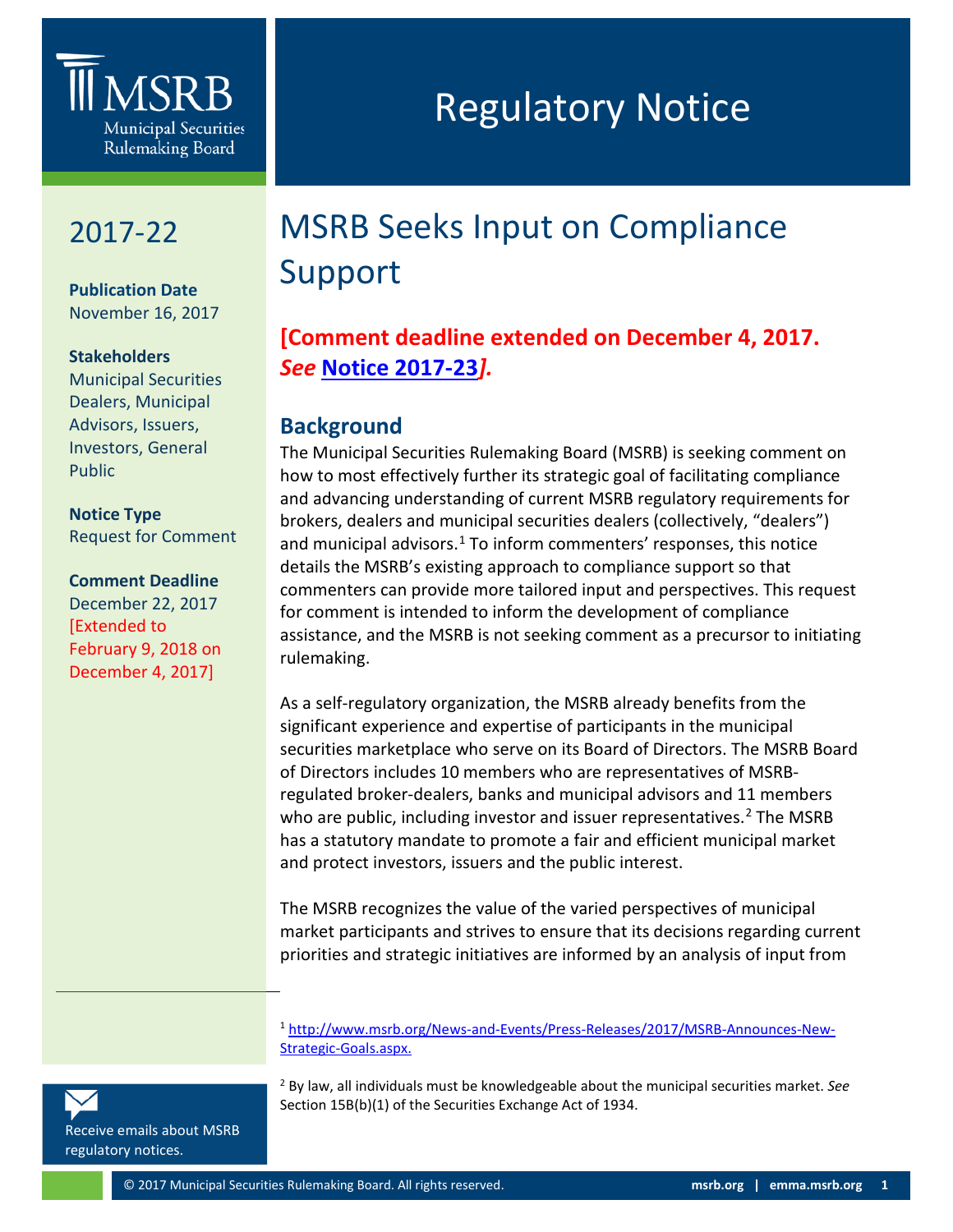regulated entities, investors, issuers and other stakeholders. The MSRB has convened a Compliance Advisory Group to provide additional input to the Board of Directors on its compliance priorities.<sup>[3](#page-1-0)</sup>

## **Request for Comment**

The MSRB seeks to further leverage the experience and perspectives of regulated entities and other stakeholders by eliciting public feedback to inform its approach to compliance support, which includes: I) stakeholder engagement; II) interpretive guidance, advisories, compliance resources and regulatory reminders; III) website and email communications; and IV) examination support. In addition, the MSRB is soliciting input from regulated entities about their experiences implementing and complying with existing MSRB rules.

Comments should be submitted no later than December 22, 2017, and may be submitted in electronic or paper form. [Comments may be submitted](http://www.msrb.org/Comment.aspx?notice=2017-22) [electronically by clicking](http://www.msrb.org/Comment.aspx?notice=2017-22) here. Comments submitted in paper form should be sent to Ronald W. Smith, Corporate Secretary, MSRB, 1300 I Street NW, Washington, DC 20005. Generally, all comments will be made available for public inspection on the MSRB's website.[4](#page-1-1)

Questions about this request for comment should be directed to Gail Marshall, Chief Compliance Officer, at 202-838-1500.

#### **I. Stakeholder Engagement**

MSRB Board members and staff frequently participate in municipal market events around the country and engage regularly with MSRB-registered entities, industry trade associations, issuer associations, investor representatives and other stakeholder groups. For example, in Fiscal Year 2017, the MSRB participated in 100 events reaching an audience of more than 13,000 stakeholders. The MSRB partners with fellow regulators to host compliance programs and outreach events for regulated entities. The MSRB also hosted 13 webinars in the last year, giving more than 3,000 market participants an opportunity to ask questions about the application of new and existing MSRB rules. In 2018, the MSRB plans to hold town hall-style meetings in different regions of the country to provide opportunities for

<span id="page-1-0"></span><sup>&</sup>lt;sup>3</sup> [http://www.msrb.org/News-and-Events/Press-Releases/2017/MSRB-Announces-Members](http://www.msrb.org/News-and-Events/Press-Releases/2017/MSRB-Announces-Members-of-Compliance-Advisory-Group.aspx)[of-Compliance-Advisory-Group.aspx.](http://www.msrb.org/News-and-Events/Press-Releases/2017/MSRB-Announces-Members-of-Compliance-Advisory-Group.aspx)

<span id="page-1-1"></span><sup>&</sup>lt;sup>4</sup> Comments generally are posted on the MSRB website without change. For example, personal identifying information such as name, address, telephone number or email address will not be edited from submissions. Therefore, commenters should only submit information that they wish to make available publicly.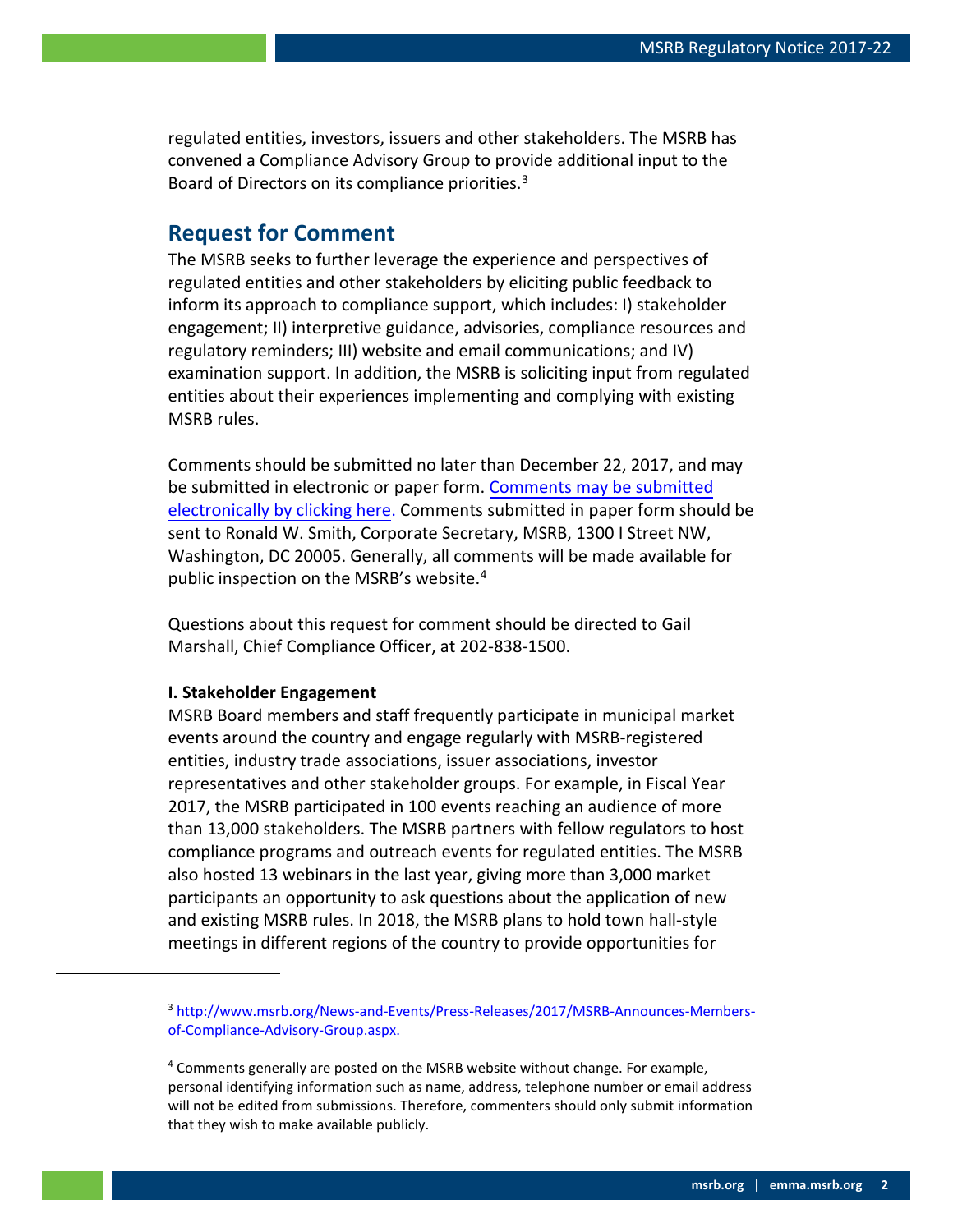regulated entities and other stakeholders to ask questions of members of the MSRB Board of Directors.

- 1. What conferences and events should the MSRB consider attending to address questions from market participants?
- 2. How can the MSRB enhance the value of compliance programs for regulated entities hosted jointly with other regulators or with trade associations?
- 3. What should the MSRB consider when planning future compliance programs (*e.g.*, topics, scheduling and webcasting)?
- 4. What should the MSRB consider when planning town hall-style meetings, webinars or other outreach events (*e.g.*, topics and timing)?
- 5. On what topics should the MSRB consider developing educational content that would support regulated entities' continuing education training needs?
- 6. What should the MSRB consider when providing education and outreach to investors and issuers about the regulatory protections in place and what to expect from MSRB-registered dealers and municipal advisors?
- 7. How can the MSRB enhance the usefulness of the outreach and information it provides?
- 8. How can the Board best utilize the expertise of the Compliance Advisory Group?
- 9. What topics should be on the Compliance Advisory Group's discussion agenda?

## **II. Interpretive Guidance, Advisories, Compliance Resources and Regulatory Reminders**

The feedback and insight the MSRB receives through its engagement activities inform the regulatory topics that the MSRB may address through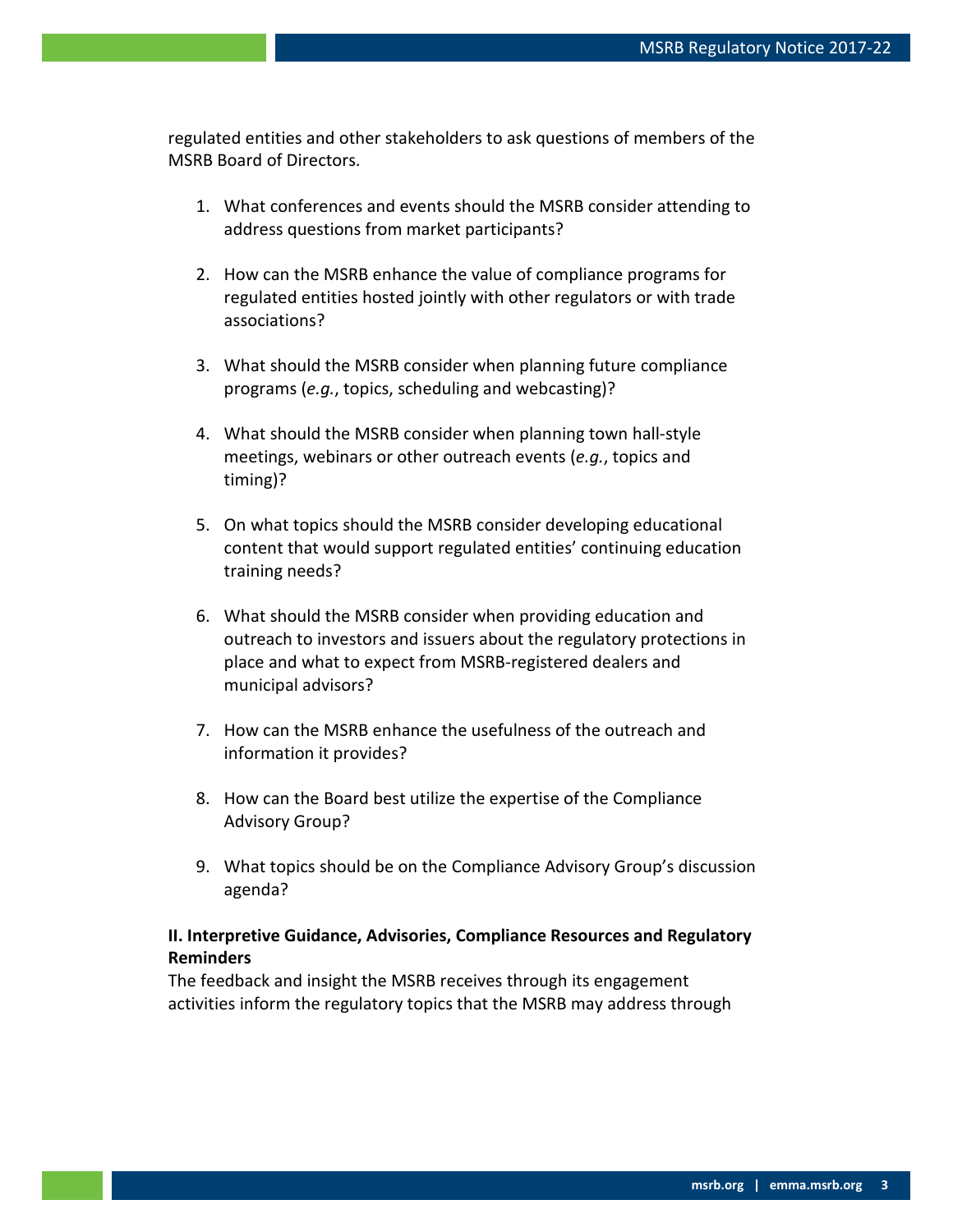interpretive guidance, compliance advisories, regulatory reminders or other compliance resources, such as webinars, fact sheets and sample templates. [5](#page-3-0)

- 10. What topic areas should the MSRB prioritize when developing interpretive guidance or other compliance resources in this year and in future years? For example, certain stakeholders have indicated that the below topics may warrant guidance or additional compliance information.
	- a. Concerns regarding pre-arranged trading on new issues;
	- b. Application of Rule G-18, on best execution, and Rule G-17, on fair dealing, with respect to the practices of filtering or screening bids and offers by certain counterparties or bond characteristics without a legitimate business purpose;
	- c. Permissible outsourcing of compliance services under Rule G-44, Supervisory and Compliance Obligations of Municipal Advisors;
	- d. Policies and procedures related to emerging technology issues, such as social media and cybersecurity; and
	- e. Guidance or resources to assist with managing recordkeeping requirements.
- 11. Is there existing interpretive guidance that the MSRB should consider clarifying or updating?
- 12. What format is most useful for guidance (*e.g.*, FAQ or scenario-based examples)?
- 13. What else should the MSRB consider when providing interpretive guidance?
- 14. How can the MSRB enhance its annual compliance advisories to make them a more useful reference tool for regulated entities?<sup>[6](#page-3-1)</sup>

<span id="page-3-1"></span><span id="page-3-0"></span> $\overline{a}$ 

<sup>5</sup> [http://www.msrb.org/News-and-Events/Press-Releases/2017/MSRB-Publishes-](http://www.msrb.org/News-and-Events/Press-Releases/2017/MSRB-Publishes-Information-on-Compliance-and-Market-Leadership-Activities.aspx)[Information-on-Compliance-and-Market-Leadership-Activities.aspx.](http://www.msrb.org/News-and-Events/Press-Releases/2017/MSRB-Publishes-Information-on-Compliance-and-Market-Leadership-Activities.aspx)

<sup>6</sup> *See, e.g.* Compliance Advisory for Municipal Advisors available at [http://www.msrb.org/~/media/Files/Resources/Municipal-Advisor-Compliance-Advisory-](http://www.msrb.org/%7E/media/Files/Resources/Municipal-Advisor-Compliance-Advisory-June-2017.ashx)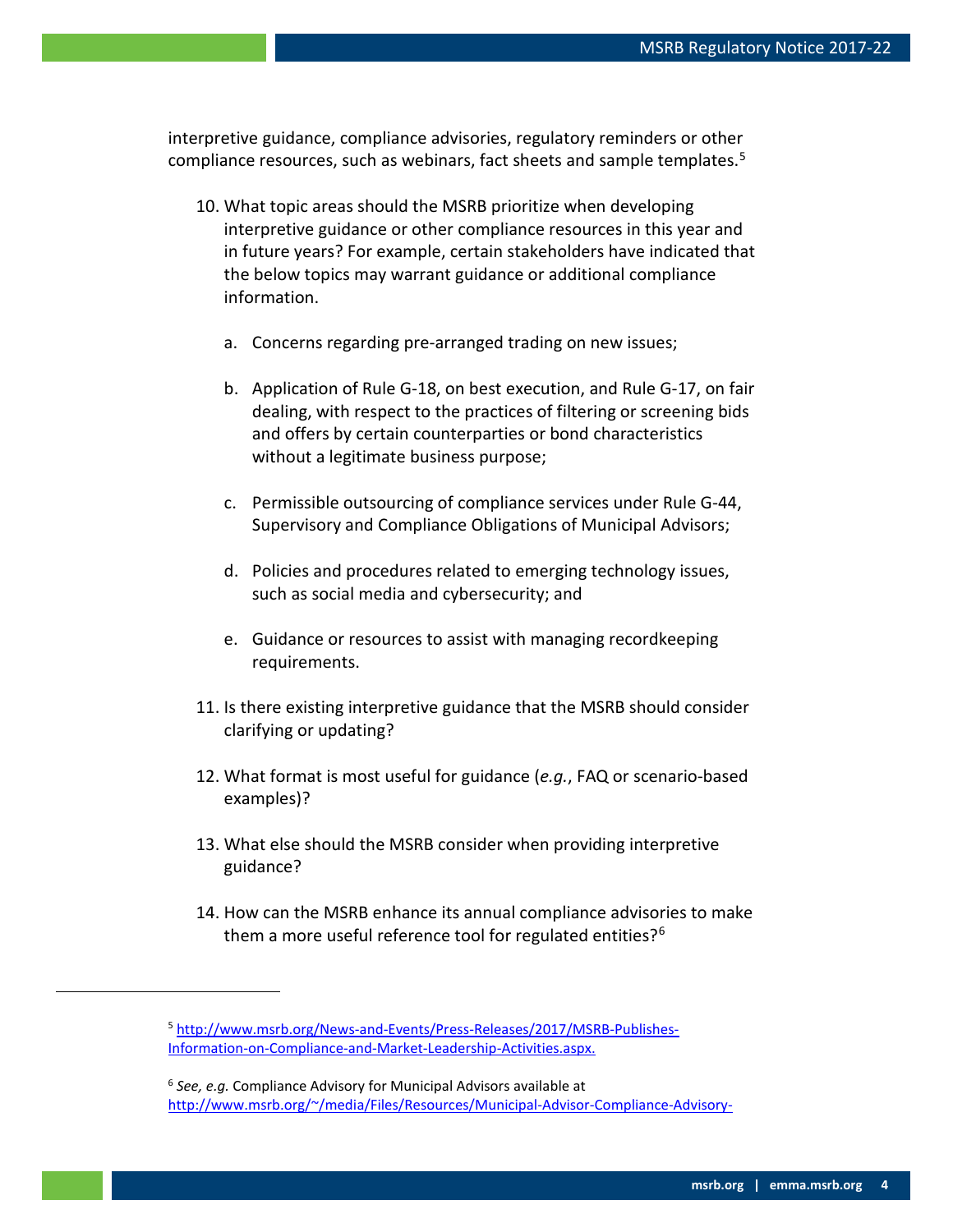- 15. What topics should the MSRB consider addressing in its 2018 compliance advisories for dealers and municipal advisors?
- 16. Should the MSRB make greater use of podcasts, videos and other digital methods to deliver compliance assistance?
- 17. Are there certain times of year when compliance officers are particularly focused on certain regulations (*e.g.*, continuing education program planning near year-end)?
- 18. Are regulated entities aware of the availability of MSRB's Market Regulation department to respond to compliance inquiries?
- 19. Should the MSRB consider changes or updates to its policy on providing rule interpretations?<sup>[7](#page-4-0)</sup>

### **III. Website and Email Communications**

<span id="page-4-0"></span> $\overline{a}$ 

The MSRB's primary methods of providing compliance information to regulated entities are through its corporate website at MSRB.org and its email communications. A new online "Compliance Center" on the MSRB's website is designed to elevate the prominence and accessibility of compliance information. The MSRB also recently added a 10-year history of amendments to each of its rules to assist compliance officers in tracking the evolution of regulations. The MSRB distributes regulatory notices about rulemaking initiatives by email to the primary and optional regulatory contact at each regulated entity as designated on each registered firm's Form A-12. Individuals also can subscribe to receive regulatory notices and other email communications from the MSRB. The MSRB plans to publish a new quarterly newsletter, *Compliance Corner,* which will directly address the compliance obligations of dealers and municipal advisors, and provide regulatory updates and promote new resources to facilitate understanding of MSRB rules.

20. How can the MSRB improve the organization of content in the online Compliance Center on MSRB.org to make it more intuitive and accessible?

[June-2017.ashx](http://www.msrb.org/%7E/media/Files/Resources/Municipal-Advisor-Compliance-Advisory-June-2017.ashx) and Compliance Advisory for Brokers, Dealers and Municipal Securities Dealers available a[t http://www.msrb.org/~/media/Files/Resources/MSRB-2017-Dealer-](http://www.msrb.org/%7E/media/Files/Resources/MSRB-2017-Dealer-Compliance-Advisory.ashx)[Compliance-Advisory.ashx.](http://www.msrb.org/%7E/media/Files/Resources/MSRB-2017-Dealer-Compliance-Advisory.ashx)

<sup>7</sup> [http://www.msrb.org/Rules-and-Interpretations/MSRB-Policy-on-Interpretive-](http://www.msrb.org/Rules-and-Interpretations/MSRB-Policy-on-Interpretive-Guidance.aspx)[Guidance.aspx.](http://www.msrb.org/Rules-and-Interpretations/MSRB-Policy-on-Interpretive-Guidance.aspx)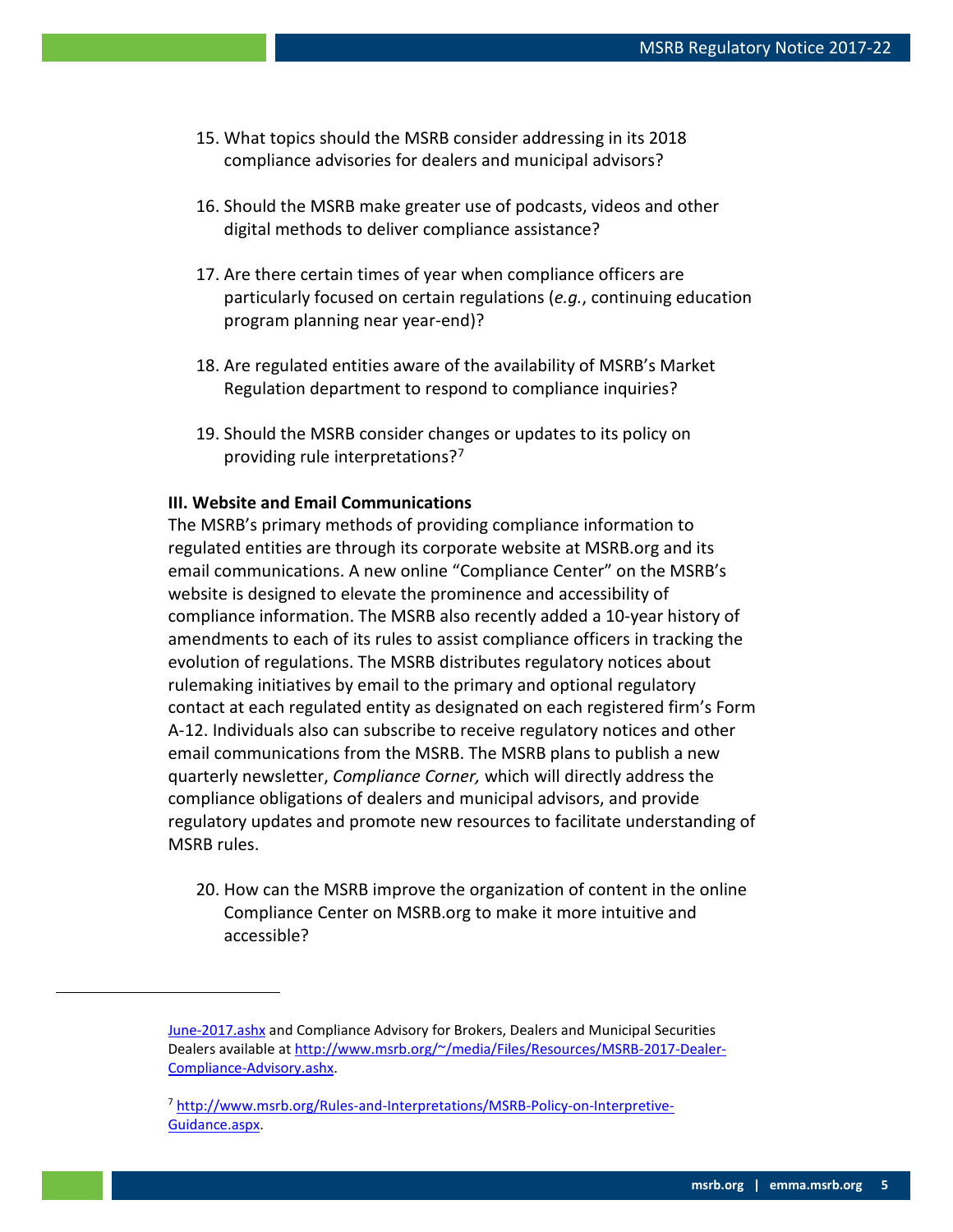- 21. What additional content would stakeholders like to see in the Compliance Center?
- 22. What other website enhancements should the MSRB consider to help regulated entities stay informed and up-to-date with evolving regulations?
- 23. Is the volume of email from the MSRB reasonable, too high or too low?
- 24. How can the MSRB better tailor its email subscription options to the information needs of regulated entities?
- 25. What resources and information would regulated entities like to see included in a quarterly compliance newsletter?
- 26. What frequency and amount of communication would market participants like to see about the MSRB's implementation of its strategic goals?

#### **IV. Examination Process**

While the MSRB is the principal self-regulatory organization for the municipal securities market, the MSRB does not have the authority to enforce its rules or conduct compliance examinations. The MSRB instead collaborates extensively with the Securities and Exchange Commission (SEC) in its oversight of the municipal market, and provides support to regulatory authorities that examine for compliance with and enforce MSRB rules, including the Financial Industry Regulatory Authority (FINRA) and federal bank regulators. The MSRB frequently provides rule interpretations and training for examiners, and facilitates access to municipal market information in support of their examinations and enforcement activities.

- 27. Recognizing the MSRB's role in the examination and enforcement process, what resources or information would be helpful to regulated entities?
- 28. Are there additional trade data quality reports or other summary reports that dealers would find helpful for monitoring compliance with data and disclosure submissions?
- 29. For data and disclosure submissions, are there regulatory technologies that the MSRB should consider adopting that would reduce dealer costs or simplify data quality management?